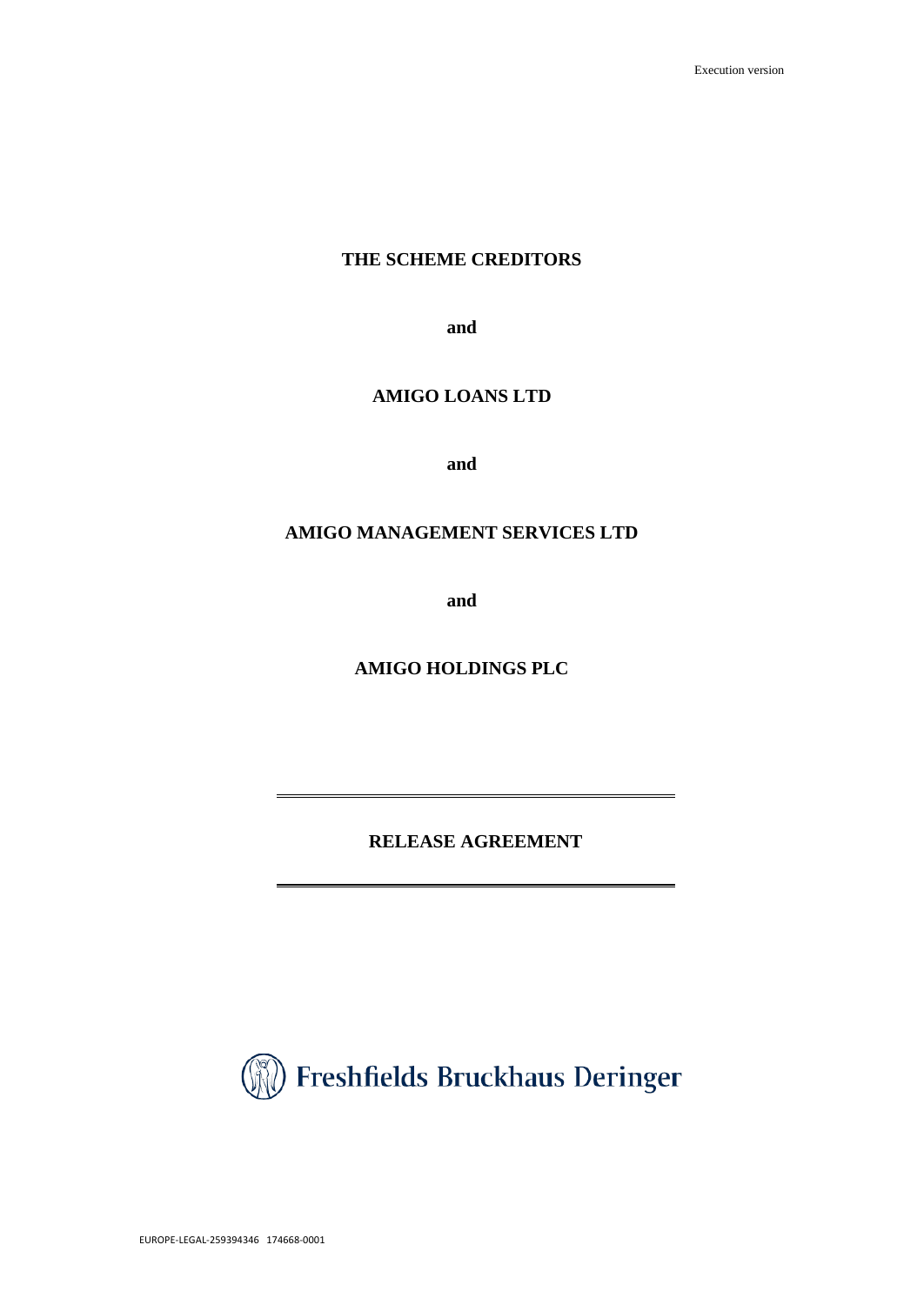This Release Agreement is made on the Scheme Effective Date, and is made between:

- (1) The Scheme Creditors**,** as defined in the Scheme and each acting by its agents and attorneys as appointed pursuant to the Scheme;
- (2) ALL**,** as defined in the Scheme;
- (3) AMSL**,** as defined in the Scheme; and
- (4) Holdings PLC**,** as defined in the Scheme,

together the *Parties*.

#### **WHEREAS**:

(A) ALL Scheme Ltd (*SchemeCo*) has entered into a deed poll dated 9 December 2021 creating liabilities to the Scheme Creditors in respect of certain liabilities also owed to them by ALL, AMSL and/or Holdings PLC;

(B) SchemeCo has proposed the Scheme which the Court has approved; and

(C) The Scheme Creditors will therefore be able to submit a claim under the Scheme in respect of liabilities originally owed to them by ALL, AMSL and Holdings PLC.

#### **IT IS AGREED** as follows:

#### **1. DEFINITIONS**

All defined terms which are not otherwise defined in this Release Agreement have the same meaning they have in the scheme of arrangement between SchemeCo and the Scheme Creditors pursuant to Part 26 of the Companies Act 2006 (the *Scheme*).

### **2. RELEASES AND WAIVERS**

- 2.1 Subject to the occurrence of a Trigger Event pursuant to Clause 8.3 and the provisions of that clause, in consideration of their right to submit a claim under the Scheme in respect of any Scheme Liability owed to them by ALL, AMSL and Holdings PLC (as well as SchemeCo), each Scheme Creditor (whether or not they have submitted a Scheme Claim or have an Ascertained Scheme Claim) hereby fully, irrevocably releases each of ALL, AMSL and Holdings PLC and their directors and employees to the fullest extent permissible by applicable law from (and fully, irrevocably and unconditionally waive) any and all claims, actions, debts, losses, liabilities, demands and proceedings whatsoever, whether existing, prospective or contingent, known or unknown, which any of the Scheme Creditors has or, but for this Release Agreement, may in the future have, in any capacity whatsoever against any and all of ALL, AMSL and Holdings PLC and their respective directors and employees under or in connection with or arising out of any Scheme Liability.
- 2.2 The release in Clause 2.1 will take effect on the later of:
	- (a) the Scheme Effective Date; and
	- (b) payment of the First Funding Payment.
- 2.3 The release in Clause 2.1 does not apply to: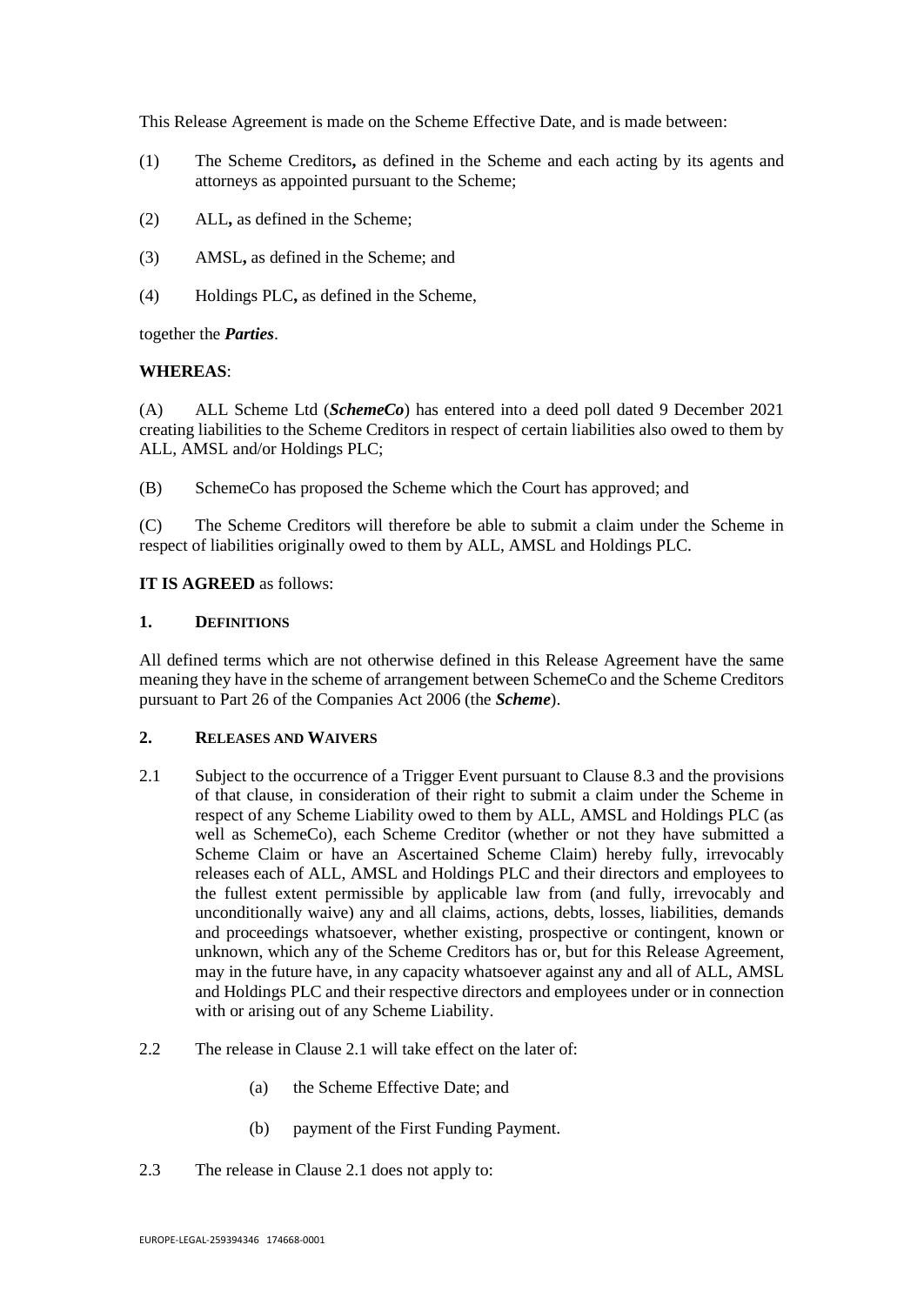- (a) the Excluded Liabilities;
- (b) any obligations under the Contribution and Co-Operation Agreement; or
- (c) any Liability incurred by ALL, AMSL or Holdings PLC after the Scheme Effective Date, but only to the extent that such Liability arises directly from the conduct of ALL, AMSL or Holdings PLC following the Scheme Effective Date.
- 2.4 From the date that the release in Clause 2.1 takes effect pursuant to Clause 2.2, Scheme Creditors are not permitted to commence or continue any Proceedings against ALL, AMSL or Holdings PLC, or the directors of ALL, AMSL or Holdings PLC, in any jurisdiction, in respect of a Scheme Liability, Scheme Claim, Scheme Payment, or otherwise in connection with the Scheme.
- 2.5 Subject to the operation of Clause 4.2 of the Scheme (which for the avoidance of doubt, expressly binds all Scheme Creditors) and the effect of this Release Agreement, the Scheme Creditors do not waive their rights to raise any defences (in particular, of equitable set-off) which they had a right to raise against any person (other than SchemeCo, ALL, AMSL or Holdings PLC) in respect of an Outstanding Balance before this Release Agreement took effect. Such defences shall apply to any claim brought by any person (other than SchemeCo, ALL, AMSL or Holdings PLC) in respect of an Outstanding Balance in the same way they would have applied to such claims before this Release Agreement took effect.

#### **3. EXECUTION, COUNTERPARTS AND AMENDMENT**

- 3.1 This Release Agreement may be executed in any number of counterparts, and by each of the Parties on separate counterparts. Each counterpart is an original, but all counterparts shall together constitute one and the same instrument.
- 3.2 This Release Agreement may not be amended, varied or modified nor any provision waived except with prior written consent of each party to this Release Agreement provided that any amendment which adversely affects the rights of a person who is a beneficiary of a release or waiver hereunder but is not a party hereto may not be made without that person's prior written consent.
- 3.3 If any release or waiver given by a party hereto (the *Releasor*) in favour of another party hereto or other beneficiary hereunder (the *Releasee*) is found by a court of competent jurisdiction to be unenforceable (an *Unenforceable Release*), the Releasor agrees that it shall not (and shall not instruct, encourage or support any other person to) bring or join any action, claim or suit or other proceedings of any kind against the Releasee in relation to or arising out of any matter or thing which was the subject of such Unenforceable Release.

# **4. INVALIDITY**

4.1 Each of the provisions of this Release Agreement is severable. If any such provision is held to be or becomes invalid or unenforceable in any respect under the law of any jurisdiction, it shall have no effect in that respect and the Parties shall use all reasonable efforts to replace it in that respect with a valid and enforceable substitute provision the effect of which is as close to its intended effect as possible.

# **5. THIRD PARTY ENFORCEMENT RIGHTS**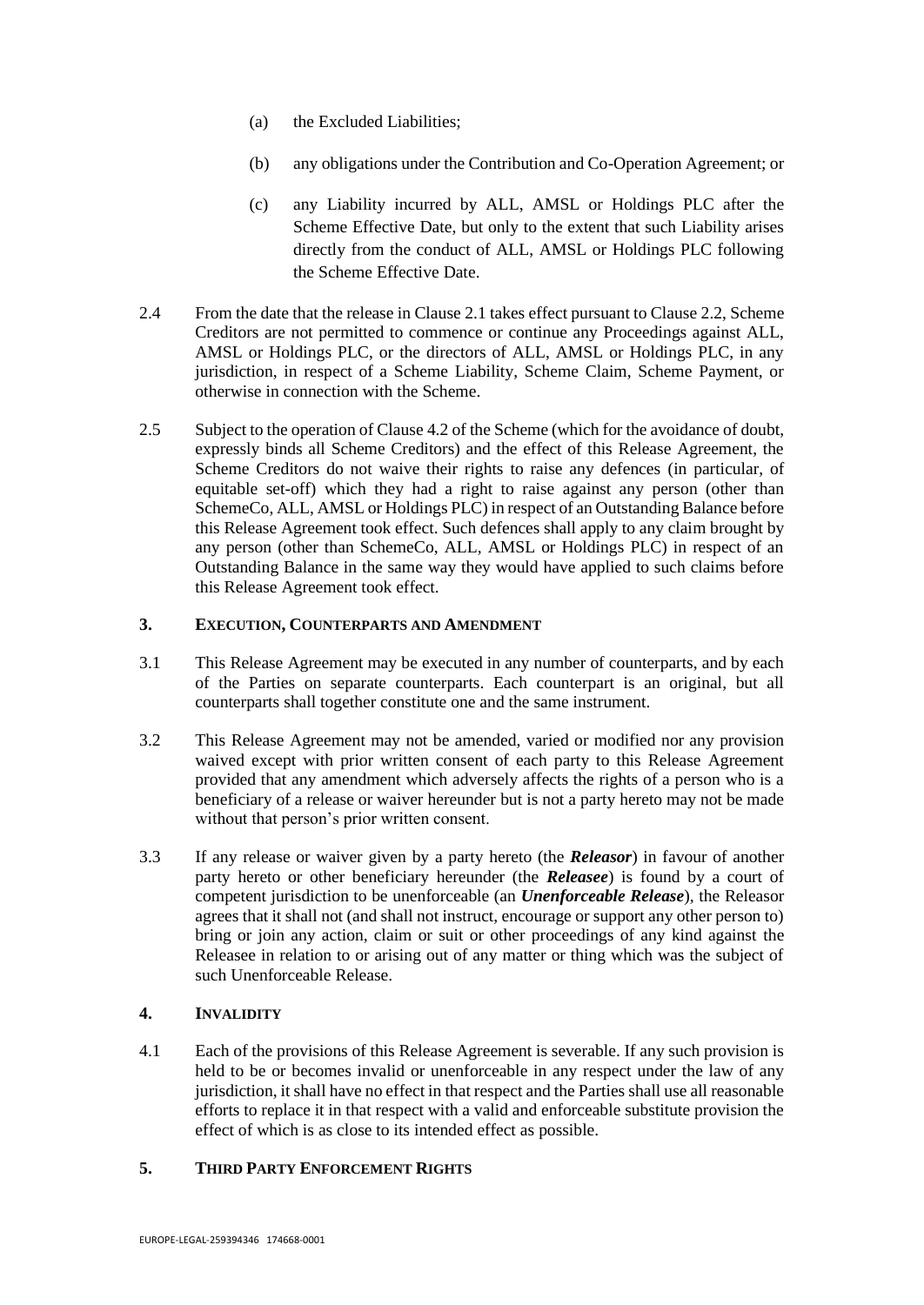- 5.1 The specified third-party beneficiaries of the releases, waivers, undertakings and/or commitments referred to in Clause 2.1 shall, in each case, have the right to enforce the relevant terms by reason of the Contracts (Rights of Third Parties) Act 1999. The rights of any such third-party beneficiary are subject to the other terms and conditions ofthis Release Agreement.
- 5.2 Except as provided in Clause 5.1, any person who is not <sup>a</sup> party to this Release Agreement shall have no right under the Contracts (Rights of Third Parties) Act <sup>1999</sup> to enforce any of its terms.

#### 6. GOVERNING LAW AND JURISDICTION

- 6.1 This Release Agreement and any non-contractual obligations arising out of or in connection with it shall be governe<sup>d</sup> by, and construed in accordance with, English law.
- 6.2 The courts of England and Wales shall have exclusive jurisdiction to settle any dispute including <sup>a</sup> dispute relating to the non-contractual obligations arising out of or in connection with this Release Agreement.
- 6.3 The courts of England and Wales are the most appropriate and convenient courts to settle any dispute in connection with this Release Agreement. Each of the Parties irrevocably waives any right that it may have to object to an action being brought in those courts, to claim that the action has been brought in an inconvenient forum, or to claim that those courts do not have jurisdiction.
- 6.4 References in Clause 6.2 and Clause 6.3 to <sup>a</sup> dispute in connection with this Release Agreement include any dispute as to the existence, validity or termination of this Release Agreement.

#### SIGNED by:

the Scheme Supervisors for and behalf of the Scheme Creditors

for and on behalf of the Scheme Creditors